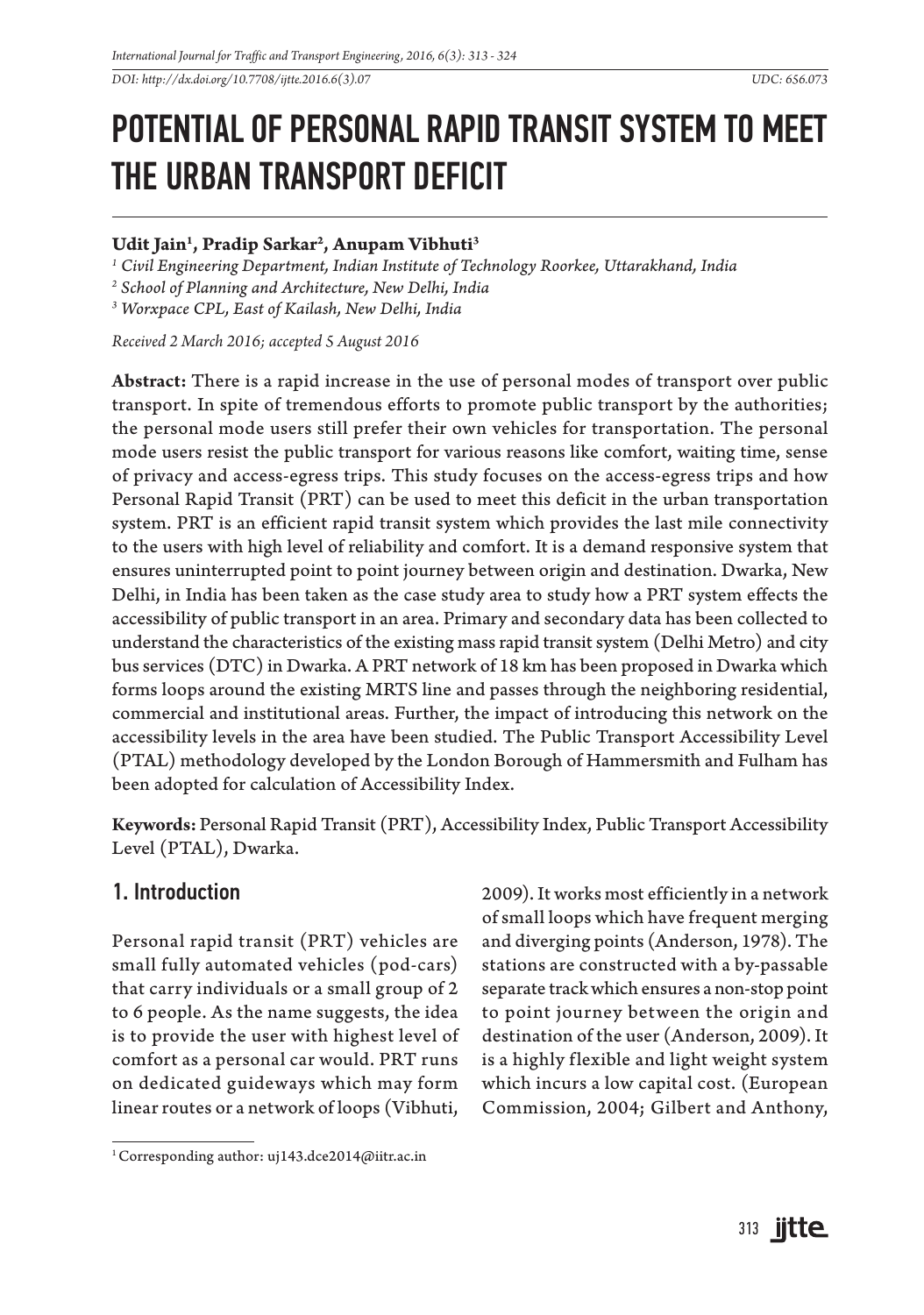2006). PRT has also been chosen as one of the modes of transportation in the world's first zero emission sustainable city project of Masdar City in United Arab Emirates (De Graff, 2011). Several researchers have recommended ways to reduce the share of private vehicle trips in cities (Moeinaddini et al., 2012; Kumar et al., 2013). PRT is also one of the potential solutions to this problem.

The concept of PRT was conceived in 1953 by Don Fichter who conducted a research on alternative transportation methods (Anderson, 1996). An operational PRT system was first introduced in 1975 in West Virginia University in Morgantown, USA (Anderson, 1996). PRT got real momentum only after 2011 when PRT operations began at Heathrow Airport Terminal 5 (Sarkar et al., 2012). Since then the world has realized the potentials of PRT system and it is now being considered for public transport planning studies in various cities around the world. The Morgantown PRT connects the three campuses of West Virginia University in Morgantown, USA. It is also known as Automated Group Rapid Transit system. There is some disagreement whether Morgantown system is a true PRT system or not because it has a capacity to hold 21 person (8 seated & rest standing), which is a high number when compared to most PRT concepts (Anderson, 1996). The total length of this system is 13.2 km.

As of February 2016, three modern PRT systems are operational worldwide – Masdar PRT, Heathrow PRT and Suncheon PRT (Gustafsson et al., 2013; ATA, 2016). The Masdar PRT was introduced in November 2010 in Masdar city, Abu Dhabi. It is a mere 1.4 km long PRT providing a link to the Masdar Institute of Science and Technology (De Graff, 2011). The Heathrow PRT was opened in 2011 at the Heathrow airport in London, UK. It is a 3.8 km long PRT route with 21 vehicles connecting Terminal 5 of the airport to the business car park. The third PRT system was opened in August 2013 in Suncheon, South Korea. It is a 4.6 km network operating at a maximum speed of 60 kmph in the Suncheon coastal wetlands (Gustafsson et al., 2013). Additional PRT systems have also been announced at Heathrow Airport in UK and Amritsar city in India (Ultra Fairwood, 2009; Ultra Global, 2013; Ultra Global, 2014). Several PRT systems have been proposed which are substantially larger than the ones operational today. The implementation of these proposed systems is yet to be seen (Ultra Fairwood, 2009; Muller, 2009).

One of the lesser highlighted benefits of PRT is the level of accessibility it provides to an area. The society may be classified into two groups when it comes to choosing a mode of transportation. First is the 'Time Savers Society' and the second is the 'Money Savers Society'. In developing countries, the percentage of the latter is larger and thus the modal share is in the favor of public transport. The 'Money Savers Society' is usually comprises of captive riders to a public transportation system whereas the 'Time Savers Society' comprises of choice riders. Over the years as the world economies have grown, the purchasing power of the users has also increased. There has been a shift in the society from 'Money Savers' to 'Time Savers' and the exponential growth of private modes of transport has been observed. The impact of increase in the vehicular emissions has been felt globally. The authorities all over the globe are taking initiatives to promote Public Transport but they often fail to attract the 'Time Saver' section of the society. The 'Time Savers Society' gives priority to time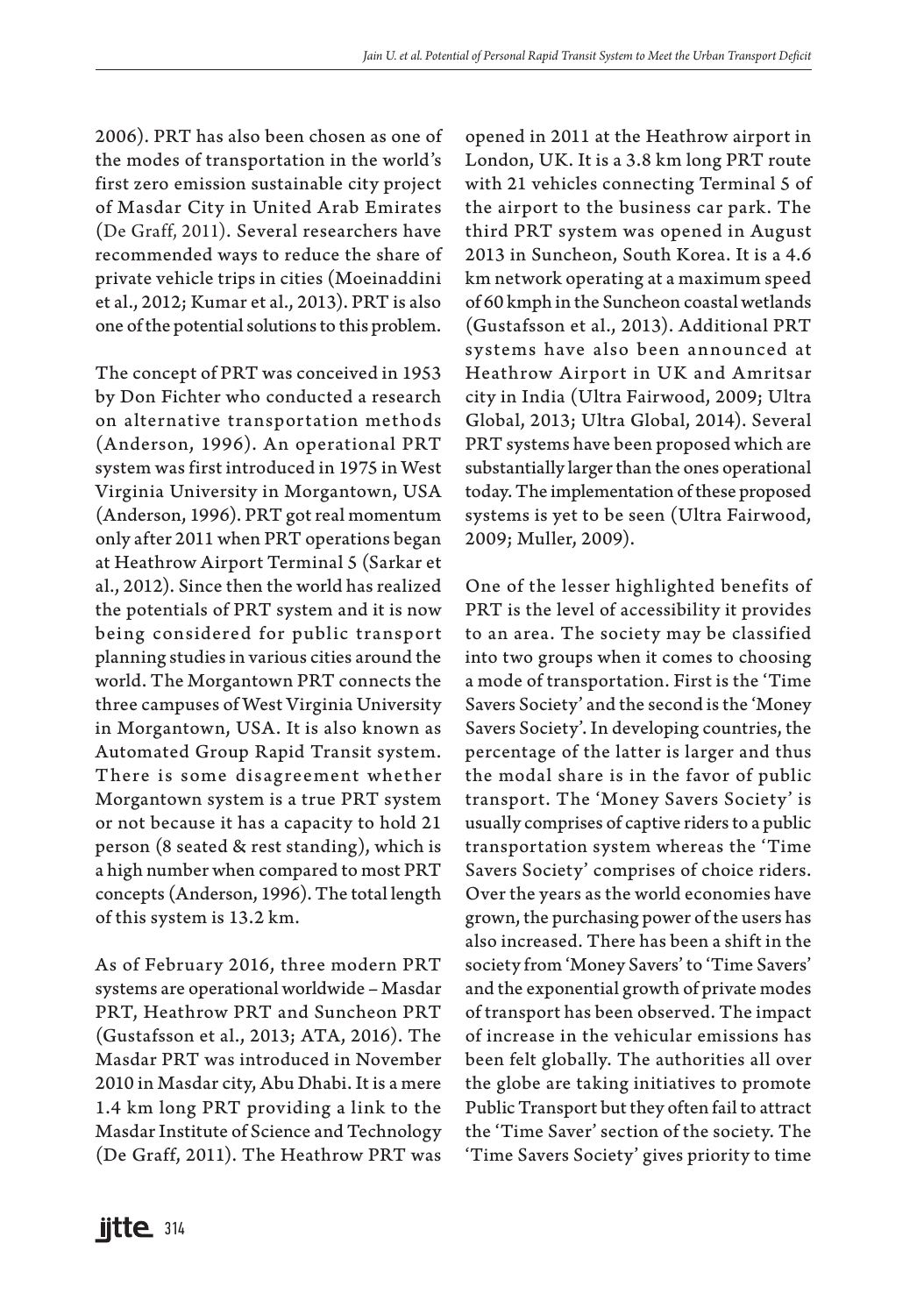and comfort and avoids public transport systems because of the unavoidable halts at every station and the tussle for space in the buses and rail transit coaches. The conventional modes of public transport are not designed for last mile connectivity and seamless travel. The access and egress time associated with a public transport modes plays a very important role in mode choice behavior of users. PRT integrates the benefits of personal vehicles and public transport to some extent and has the potential to attract the 'Time Savers Society' and other users to public transport. A properly designed PRT network can tackle the issues of last mile connectivity and acceptable walking distances associated with public transport and enhance the accessibility of public transport in an area (European Commission, 2004).

In India, the largest operating MRTS network is Delhi Metro. It has been observed that accessibility of the Delhi Metro has been one of the reasons why people tend to prefer personal vehicles over MRTS. The existing access modes include cycle rickshaws and personal vehicles. The former is a labor and time intensive mode with no fixed fare guidelines and the latter faces the problem of insufficient parking facilities at the MRTS stations. Fifteen sectors of Dwarka in New Delhi, India have been selected as the case study area to study how introducing a PRT system would impact the Public Transport Accessibility Levels (PTALs) of an area. Several techniques have been used by researchers to assess the accessibility levels in urban areas (Šimecki et al., 2013; Balya et al., 2016). The PTAL methodology developed Transport for London in 2010 is one such technique. In this study, the existing PTALs (Without PRT) and the new PTALs (After PRT)

have been compared to study how the accessibility improves after introducing a PRT system.

### 2. Case Study – Dwarka, New Delhi, India

Dwarka Sub City is situated in South West Delhi part of National Capital Territory of Delhi and is the zone K-II in the zoning system given by the Delhi Development Authority. Dwarka has a location advantage as it is very close to Gurgaon which is one of the largest business hubs in the National Capital Region. Dwarka is also adjacent to Indira Gandhi International Airport, New Delhi. Dwarka was divided into 29 sectors when it was planned by the Delhi Development Authority (DDA). It has a total population of 11 Lakhs (1.1 Million) in these 29 sectors. The total area of the sub city is 5924 hectares and the existing built up area is 1933 hectares. Dwarka is one of the largest planned residential areas in Asia. It is also known as the "Model Township" and is considered to be one of the most organized and cleanest areas of Delhi. As compared to other colonies and townships in Delhi, Dwarka has wide roads and a well-developed road network. Dwarka is well connected to various other areas of Delhi by the city bus routes and Delhi Metro Blue Line. The majority of residents of Dwarka belong to the Middle Income group (MIG) and High Income Group (HIG) category. There are well established and authorized commercial areas which attract recreational and shopping trips. There are large universities campuses like Guru Gobind Singh Indraprastha University and Netaji Subhash Institute of Technology which attract education and work trips every day.

PRT has been planned in the case study area to cater to the "Intra Dwarka Trips" which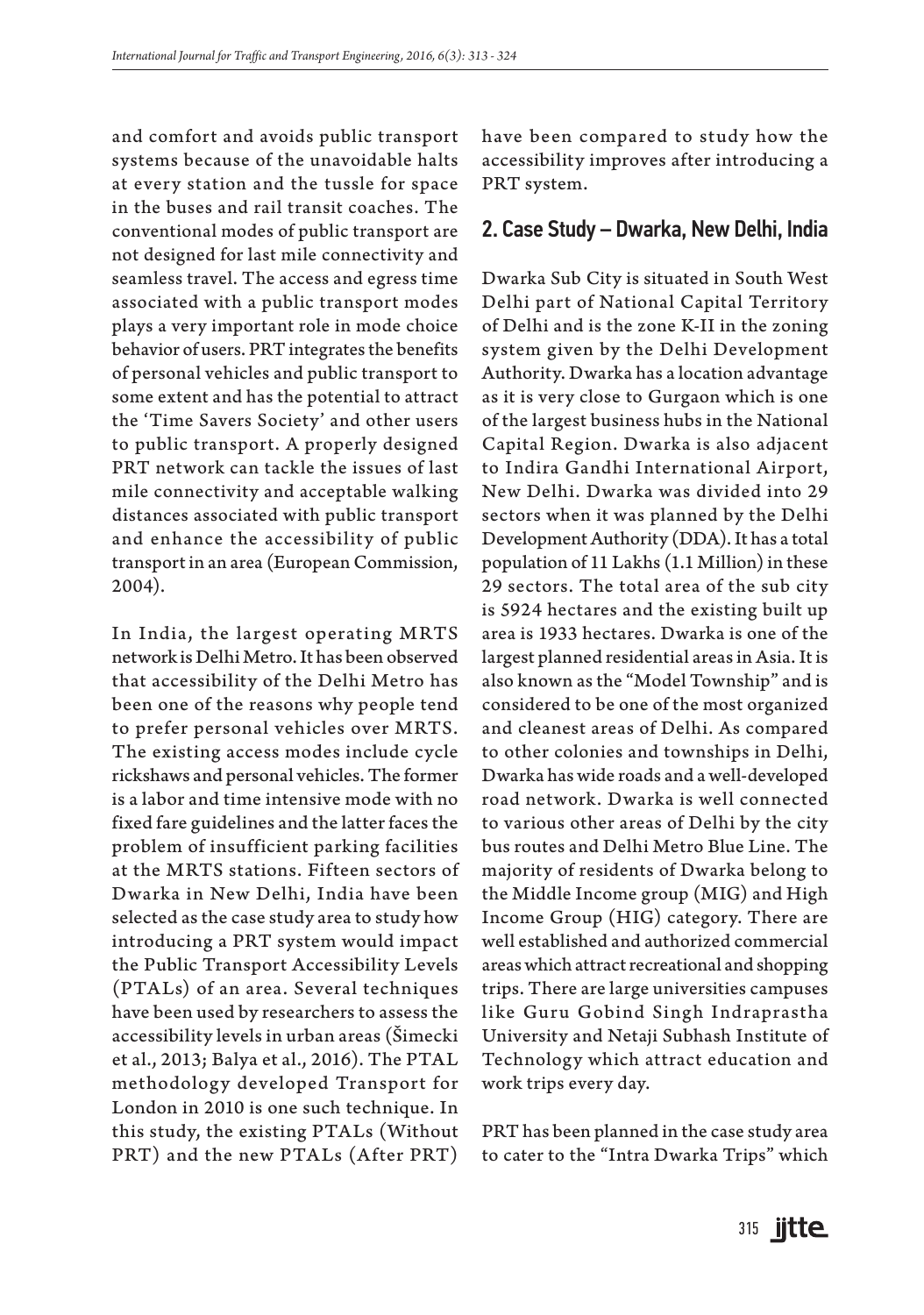are the trips contained within Dwarka sub city. Intra Dwarka Trips consist of access dispersal trips to the bus stops and metro stations, shopping trips, recreational trips and educational trips within Dwarka.

# 3. Travel Demand Estimation & Proposed PRT Route

Primary and secondary data has been collected for the demand assessment of Intra Dwarka trips and development of a PRT system in Dwarka. The secondary data has been collected from various sources like Delhi Development Authority (DDA), and Fairwood Group Pvt. Ltd. The primary data has been collected through different surveys conducted in Sector - 3, 4, 5, 6, 7, 8, 9, 10, 11, 12, 13, 14, 16, 21, and 22 (Total 15 sectors) of Dwarka. The study area sectors selected in Dwarka have been shown in Fig. 1a.

Household socio economic and trip information has been collected from the residential areas and the similar information has been collected from the commercial and institutional areas in the establishment survey. Willingness to shift (WTS) and willingness to pay (WTP) surveys have been conducted using stated preference technique during both household and establishment surveys. These surveys are user opinion surveys where the users are first informed about Personal rapid System, its utilities and benefits. Then the users are asked if they will be willing to shift to PRT if it is introduces in their area. If the answer is yes then they are asked at what fare they will be willing to shift to the PRT system. The Base Year Intra Dwarka Trips in the study area are 607,496 Trips per Day. Binary Logit Model has been used to calculate the percentage shift to PRT from each of the existing mode in Dwarka. Out of the total 607,496 Trips per day, there is 36.6% overall shift expected to PRT at the base fare of INR 10/km. The Estimated Travel Demand for PRT in Dwarka is 222,465 Trips/Day. The detailed analysis travel demand assessment of PRT in Dwarka has been reported by Jain et al. (2016).

A PRT route network of 18 km length has been proposed in the case study area to meet the estimated travel demand. The network has been designed as a feeder to the existing MRTS line to provide the last mile connectivity to the users. While designing the PRT network the maximum walking distance has been taken as 200 meters to access a PRT station from any of the sectors. The network has been made in small loops running parallel to the Blue Line of Delhi Metro. The network connects all the major metro stations, residential areas, commercial areas and the institutional areas in the study area. The proposed route network has been shown in Fig. 1b.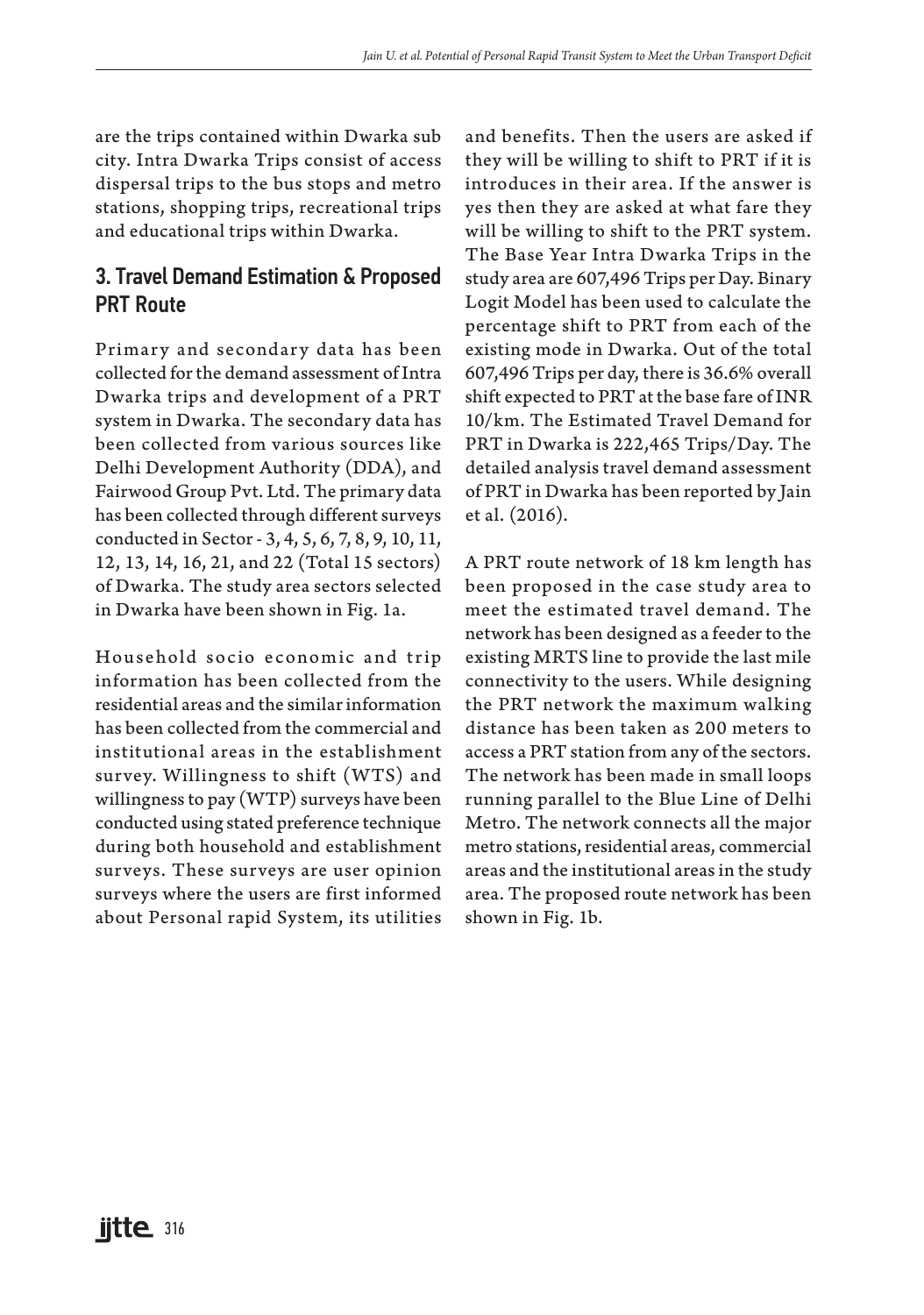

**Fig. 1.**  *a) Study Area – Dwarka, New Delhi, India b) Proposed PRT Route in Dwarka*

# 4. Concept of Public Transport Accessibility Levels (PTALs)

The methodology of PTALs was developed by the London Borough of Hammersmith and Fulham. It was later adopted by Transport for London as the standard method for calculation of public transport access in London (London Datastore, 2014). PTALs are a detailed and accurate way to measure of the accessibility of an area to the public transport network. It takes into account walk access time and service availability. This method is essentially measures the density of the public transport network at any location in a given area. Using PTALs accessibility is measured based on both the access distance to public transport services and the level of service provided to the user (Transport for London, 2010). Following are the steps involved in calculating the Accessibility Index and the PTALs:

#### **Step 1:**

First step is to identify all the Public Transport services available in the area. Identify all the routes of each of the Public Transport modes and the scheduled frequency of each of the route in the peak hour.

#### **Step 2:**

Identify the Point of Interest (POI) and the Service Access Points (SAP). POI is the origin point from where the user starts the trip to the SAP to access the Public Transport System. The SAP is the destination point from where the user will get into the Public Transport System. The SAP can be a bus stop, metro rail station or a PRT station.

#### **Step 3:**

The Total Access Time is calculated. It is the time taken to access the Public Transport System from the POI to the nearest SAP. The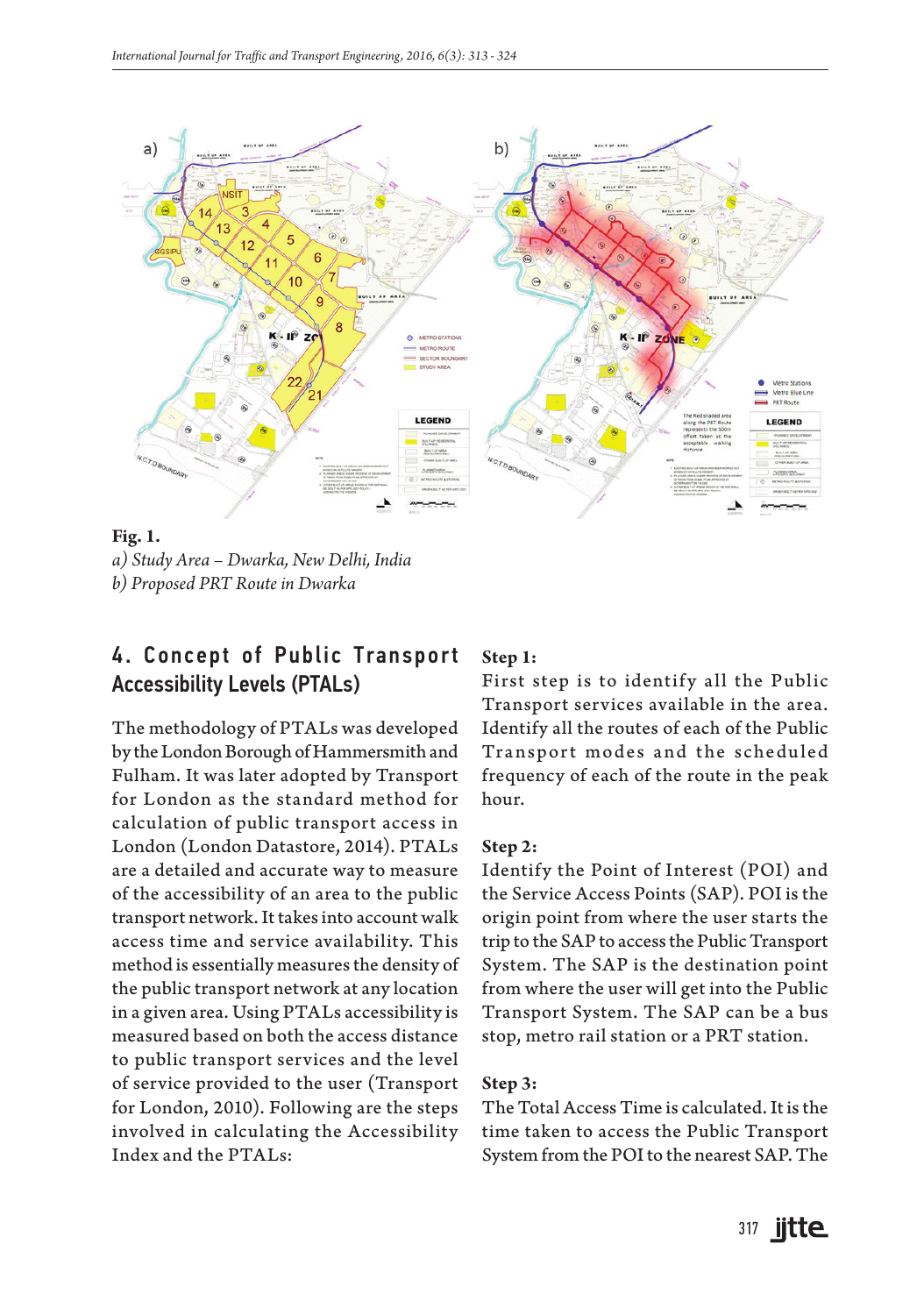Total Access Time is calculated separately for each of the available Public Transport mode. The Total Access Time is the sum of Time taken to reach the SAP from the POI and the Waiting Time at the SAP.

Access Time = Travel time between the POI and SAP by walk or cycle rickshaw.

Waiting Time =  $0.5$  X (60  $\div$  Scheduled Frequency)

Total Access Time = Access Time between POI & SAP + Waiting time for next Service

### **Step 4:**

Once the Total Access Time is calculated, calculate the Equivalent Doorstep Frequency (EDF). This treats Total Access Time as a notional average waiting time as though the route was available at the doorstep of the selected POI. The following formula is used to calculate the EDF:

Equivalent Doorstep Frequency (EDF) = 30 ÷ Total Access Time

### **Table 1**

*PTAL Bands Description*

EDF for the POI are calculated for each mode separately, i.e.,  $\text{EDF}_{\text{Model}}$  of Bus at the POI, then  $\text{EDF}_{\text{Mode2}}$  of Metro Rail at the same POI and so on for all the available Public transport modes.

#### **Step 5:**

After calculating the EDF of all the modes at the POI, the Accessibility Index for the POI is calculated. Accessibility Index (AI) is the sum of all the EDF of different modes at the POI.

Accessibility Index  $(AI) = EDF_{Model} +$  $EDF_{\text{Mode2}} + \ldots + EDF_{\text{Mode n}}$ 

### **Step 6:**

Public Transport Accessibility Index (PTAL) of the POI is calculated after calculating the Accessibility Index of the POI. PTAL is a band of 6 colours from 1 to 6, where 1 indicates very poor accessibility and 6 indicates excellent level of accessibility. It is derived from the Range of Accessibility Index of the POI. The colour coded PTAL bands are presented in Table 1.

| <b>PTAL</b> | <b>Range of Index</b> | Description | <b>Colour Band</b> |  |  |
|-------------|-----------------------|-------------|--------------------|--|--|
|             |                       |             |                    |  |  |
| $1a$ (Low)  | $0.01 - 2.50$         | Very Poor   |                    |  |  |
| 1b          | $2.51 - 5.00$         | Very Poor   |                    |  |  |
| 2           | $5.01 - 10.00$        | Poor        |                    |  |  |
| 3           | $10.01 - 15.00$       | Moderate    |                    |  |  |
| 4           | $15.01 - 20.00$       | Good        |                    |  |  |
| 5           | $20.01 - 25.00$       | Very Good   |                    |  |  |
| 6a          | $25.01 - 40.00$       | Excellent   |                    |  |  |
| 6b (High)   | $40.01 +$             | Excellent   |                    |  |  |

*Source: Greater London Authority, London Datastore (2014)*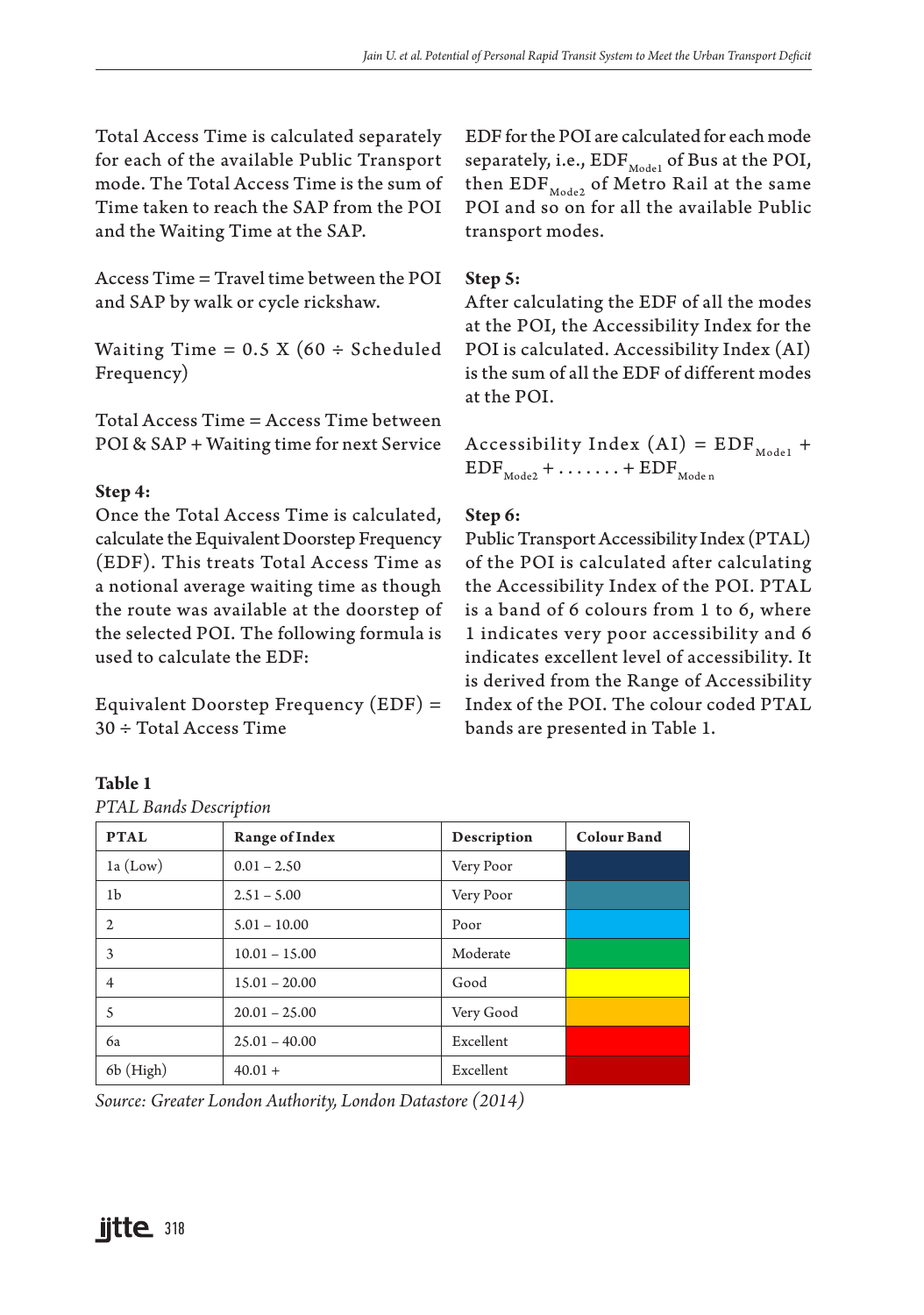# 5. Existing Public Transport Accessibility Level of the Study Area

Existing modes of Public Transport in Dwarka are the Delhi Transport Corporation (DTC) Buses and Delhi Metro Rail. At present when there is no PRT system in Dwarka, and people use cycle rickshaw, personal vehicle or walk to access and disperse from the metro stations. Fifteen Points of Interest (POI) have been selected in the Case Study Area and the existing accessibility index and PTAL have

#### **Table 2**

**Location (POI) Nearest Bus Stop (SAP) Distance to Bus Stop (Km) Scheduled Frequency (Per Hour) Waiting Time at Bus Stop (Min)** NSIT | SurajVihar | 0.60 | 28 | 1.1 GGSIPU SampadaBhawan 0.80 3 10.0 Sector 3 MRV School  $\begin{array}{|c|c|c|c|c|c|c|c|c|} \hline 0.30 & 32 & 32 \hline \end{array}$ Sector 4 Matiyala Crossing 0.60 22 1.4 Sector 5  $\left| \begin{array}{ccc} \text{Sector} & 5 \\ \text{Sector} & 5 \end{array} \right|$  8 3.8 Sector 6 Sector 6 Tele-Ex 0.80 16 1.9 Sector 7 | Princess Park Sec 7 | 0.80 | 10 | 3.0 Sector 8 Sector 9 0.75 8 3.8 Sector 9 | Royal Residency | 0.60 | 6 | 5.0 Sector 10  $\left| \begin{array}{ccc} \text{Sec 10 Crossing} & 0.75 \end{array} \right|$  12  $\left| \begin{array}{ccc} 12 & 2.5 \end{array} \right|$ Sector 11 AshirwadChowk 0.80 10 3.0 Sector 12 AshokaApts 0.50 10 3.0 Sector 13 MRV School  $\begin{array}{|c|c|c|c|c|c|c|c|} \hline 0.50 & 32 & 0.9 \\ \hline \end{array}$ Sector 14 Sector 13 0.80 32 0.9 Sector 21 | Sector 21 | 0.50 | 10 | 3.0 Sector 22 Sector 21 0.80 10 3.0

*Waiting Time at the Bus Stops*

The distance and access time to nearest bus stop (SAP) from the POI has been calculated. The walk speed considered for calculating Access Time has been taken as 1.2 m/s. Then

the Total Access Time has been calculated by adding the Access Time and the Waiting Time. EDF is then calculated as  $30 \div$  Total Access Time and presented in Table 3.

been calculated to see the current levels of accessibility of the fifteen sectors in Dwarka.

# 5.1. DTC Buses Equivalent Doorstep Frequency (EDF)

At each of the POI, the nearest Bus Stop (SAP) has been identified. The scheduled frequency of all bus routes at the SAP has been taken. The waiting time has been calculated using the formula mentioned in Step 3 and presented in Table 2.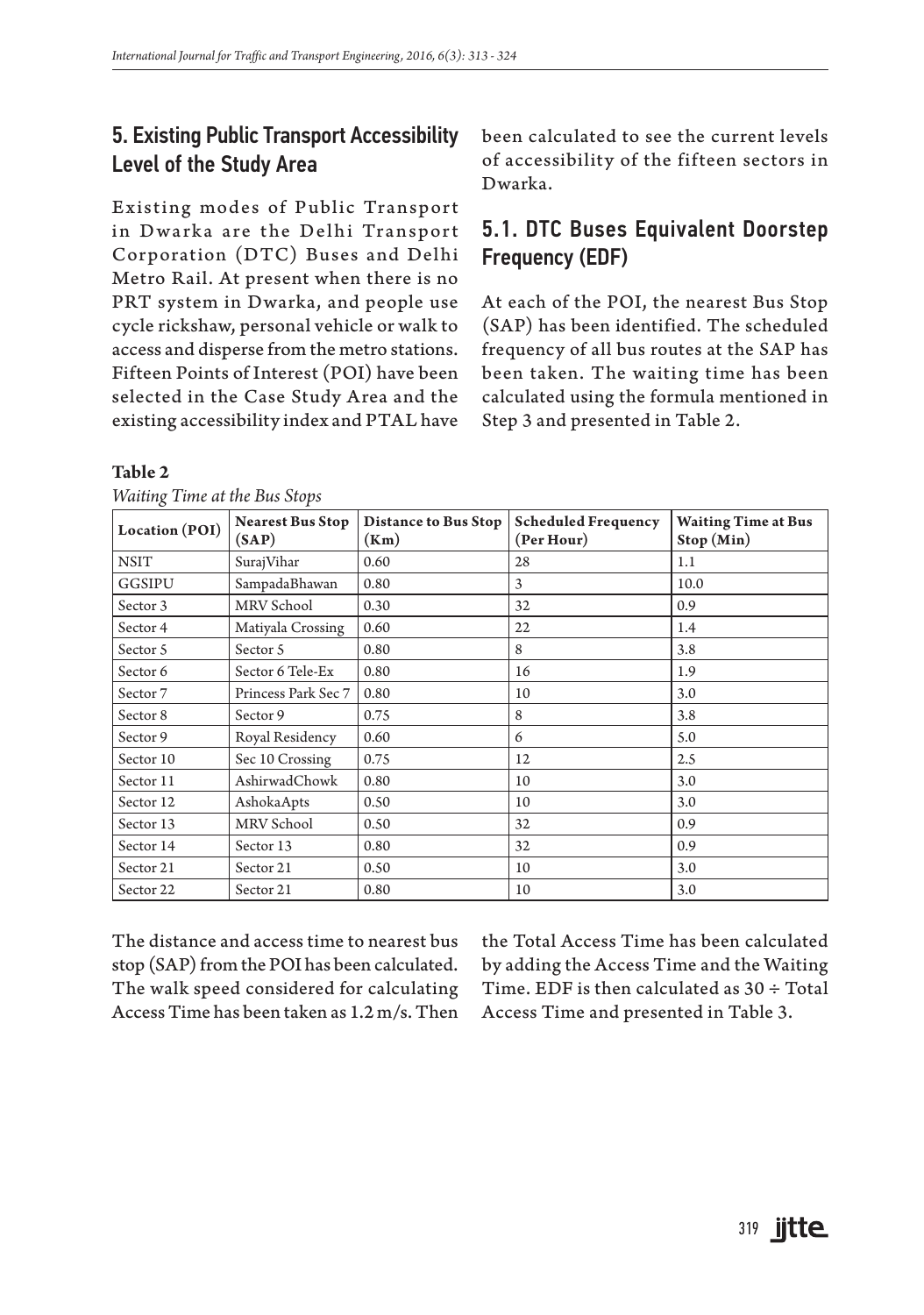| J<br>Location (POI) | <b>Distance to Bus</b><br>$Stop(SAP)$ (Km) | <b>Access Time to</b><br><b>Bus Stop</b> (Min) | <b>Waiting Time at</b><br><b>Bus Stop</b> (Min) | <b>Total Access</b><br>Time (Min) | $\mathbf{EDF}_{\mathsf{bus}}$ |
|---------------------|--------------------------------------------|------------------------------------------------|-------------------------------------------------|-----------------------------------|-------------------------------|
| <b>NSIT</b>         | 0.60                                       | 8.3                                            | 1.1                                             | 9.4                               | 3.19                          |
| GGSIPU              | 0.80                                       | 11.1                                           | 10.0                                            | 21.1                              | 1.42                          |
| Sector 3            | 0.30                                       | 4.2                                            | 0.9                                             | 5.1                               | 5.88                          |
| Sector 4            | 0.60                                       | 8.3                                            | 1.4                                             | 9.7                               | 3.09                          |
| Sector 5            | 0.80                                       | 11.1                                           | 3.8                                             | 14.9                              | 2.02                          |
| Sector 6            | 0.80                                       | 11.1                                           | 1.9                                             | 13.0                              | 2.31                          |
| Sector 7            | 0.80                                       | 11.1                                           | 3.0                                             | 14.1                              | 2.13                          |
| Sector 8            | 0.75                                       | 10.4                                           | 3.8                                             | 14.2                              | 2.12                          |
| Sector 9            | 0.60                                       | 8.3                                            | 5.0                                             | 13.3                              | 2.25                          |
| Sector 10           | 0.75                                       | 10.4                                           | 2.5                                             | 12.9                              | 2.32                          |
| Sector 11           | 0.80                                       | 11.1                                           | 3.0                                             | 14.1                              | 2.13                          |
| Sector 12           | 0.50                                       | 6.9                                            | 3.0                                             | 9.9                               | 3.02                          |
| Sector 13           | 0.50                                       | 6.9                                            | 0.9                                             | 7.9                               | 3.81                          |
| Sector 14           | 0.80                                       | 11.1                                           | 0.9                                             | 12.0                              | 2.49                          |
| Sector 21           | 0.50                                       | 6.9                                            | 3.0                                             | 9.9                               | 3.02                          |
| Sector 22           | 0.80                                       | 11.1                                           | 3.0                                             | 14.1                              | 2.13                          |

**Table 3**

*EDF of Bus*

# 5.2. Delhi Metro Rail Equivalent Doorstep Frequency (EDF)

in the peak hour which means the scheduled frequency is 20 services per hour.

At each of the POI, the nearest Metro Rail Station (SAP) has been identified. The distance from POI to the nearest MRTS Node (SAP) has been taken to calculate the Access Time. Majority of metro rail users in Dwarka use cycle rickshaw as the access dispersal mode. The speed of cycle rickshaw has been taken as 15 kmph to calculate the access time to nearest MRTS node. Delhi Metro in Dwarka runs at a 3 minutes headway

Waiting Time =  $0.5 \times (60 \div \text{Scheduled})$ Frequency)  $= 0.5 \text{ X } (60 \div 20)$ 

 $= 1.5$  min

Then the Total Access Time has been calculated by adding the Access Time and the Waiting Time. EDF is then calculated as 30 ÷ Total Access Time and presented in Table 4.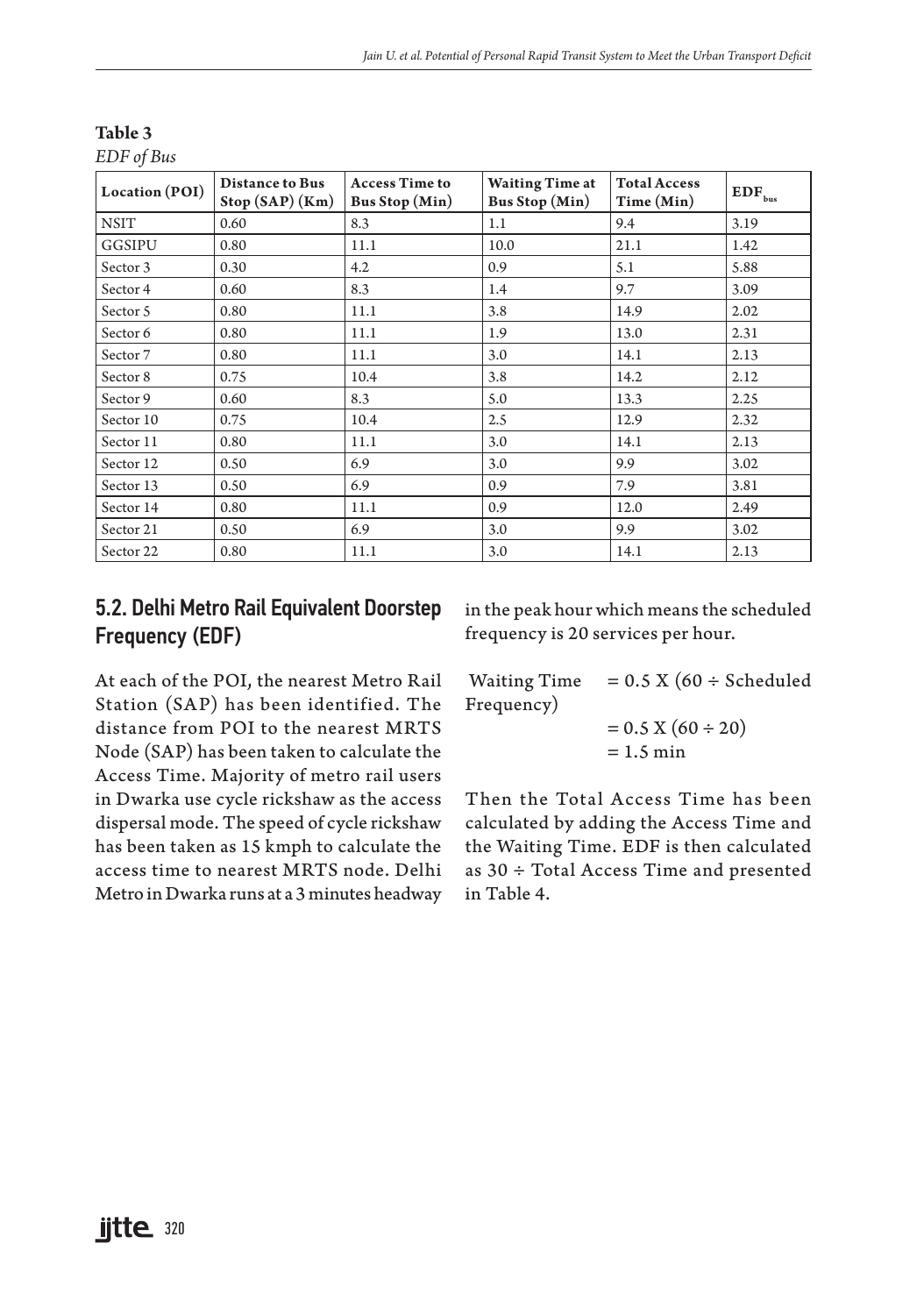| Location (POI) | <b>Distance to Nearest</b><br><b>MRTS Node (SAP)</b><br>(Km) | <b>Access Time To</b><br><b>Nearest MRTS</b><br>Node(Min) | <b>Waiting Time at</b><br>Platform (Min) | <b>Total Access</b><br>Time (Min) | $EDF_{\text{Metro}}$ |
|----------------|--------------------------------------------------------------|-----------------------------------------------------------|------------------------------------------|-----------------------------------|----------------------|
| <b>NSIT</b>    | 2.00                                                         | 8.0                                                       | 1.5                                      | 9.5                               | 3.16                 |
| GGSIPU         | 1.75                                                         | 7.0                                                       | 1.5                                      | 8.5                               | 3.53                 |
| Sector 3       | 2.50                                                         | 10.0                                                      | 1.5                                      | 11.5                              | 2.61                 |
| Sector 4       | 2.50                                                         | 10.0                                                      | 1.5                                      | 11.5                              | 2.61                 |
| Sector 5       | 2.75                                                         | 11.0                                                      | 1.5                                      | 12.5                              | 2.40                 |
| Sector 6       | 3.00                                                         | 12.0                                                      | 1.5                                      | 13.5                              | 2.22                 |
| Sector 7       | 2.00                                                         | 8.0                                                       | 1.5                                      | 9.5                               | 3.16                 |
| Sector 8       | 1.25                                                         | 5.0                                                       | 1.5                                      | 6.5                               | 4.62                 |
| Sector 9       | 1.50                                                         | 6.0                                                       | 1.5                                      | 7.5                               | 4.00                 |
| Sector 10      | 0.75                                                         | 3.0                                                       | 1.5                                      | 4.5                               | 6.67                 |
| Sector 11      | 1.00                                                         | 4.0                                                       | 1.5                                      | 5.5                               | 5.45                 |
| Sector 12      | 1.00                                                         | 4.0                                                       | 1.5                                      | 5.5                               | 5.45                 |
| Sector 13      | 1.00                                                         | 4.0                                                       | 1.5                                      | 5.5                               | 5.45                 |
| Sector 14      | 1.00                                                         | 4.0                                                       | 1.5                                      | 5.5                               | 5.45                 |
| Sector 21      | 0.75                                                         | 3.0                                                       | 1.5                                      | 4.5                               | 6.67                 |
| Sector 22      | 0.75                                                         | 3.0                                                       | 1.5                                      | 4.5                               | 6.67                 |

**Table 4** *EDF of Metro Rail*

### 5.3. Accessibility Index & PTALs

The existing Accessibility Index of the selected POI has been calculated by adding the EDF of both DTC Buses and Metro Rail at the POI. The PTAL corresponding to the Accessibility Index Range at each POI has been selected from Table 1. The existing PTALs in Dwarka have been presented in the Table 5 and Fig. 2a. The existing PTALs of the study area sectors are in the range of 1b and 2 which indicate a poor level of accessibility in the area (refer Table 1).

#### **Table 5**

| Location (POI) | <b>EDF</b><br>Bus | <b>EDF</b><br>Metro | <b>Existing Accessibility</b><br>Index | <b>Existing PTALs</b> |
|----------------|-------------------|---------------------|----------------------------------------|-----------------------|
| <b>NSIT</b>    | 3.19              | 3.16                | 6.35                                   | $\overline{2}$        |
| GGSIPU         | 1.42              | 3.53                | 4.95                                   | 1 <sub>b</sub>        |
| Sector 3       | 5.88              | 2.61                | 8.49                                   | $\overline{2}$        |
| Sector 4       | 3.09              | 2.61                | 5.70                                   | $\overline{2}$        |
| Sector 5       | 2.02              | 2.40                | 4.42                                   | 1 <sub>b</sub>        |
| Sector 6       | 2.31              | 2.22                | 4.53                                   | 1 <sub>b</sub>        |
| Sector 7       | 2.13              | 3.16                | 5.28                                   | $\overline{2}$        |
| Sector 8       | 2.12              | 4.62                | 6.73                                   | $\overline{2}$        |
| Sector 9       | 2.25              | 4.00                | 6.25                                   | $\overline{2}$        |
| Sector 10      | 2.32              | 6.67                | 8.99                                   | $\overline{2}$        |
| Sector 11      | 2.13              | 5.45                | 7.58                                   | $\overline{2}$        |
| Sector 12      | 3.02              | 5.45                | 8.47                                   | $\overline{2}$        |
| Sector 13      | 3.81              | 5.45                | 9.26                                   | $\overline{2}$        |
| Sector 14      | 2.49              | 5.45                | 7.94                                   | $\overline{2}$        |
| Sector 21      | 3.02              | 6.67                | 9.68                                   | $\overline{2}$        |
| Sector 22      | 2.13              | 6.67                | 8.79                                   | $\overline{2}$        |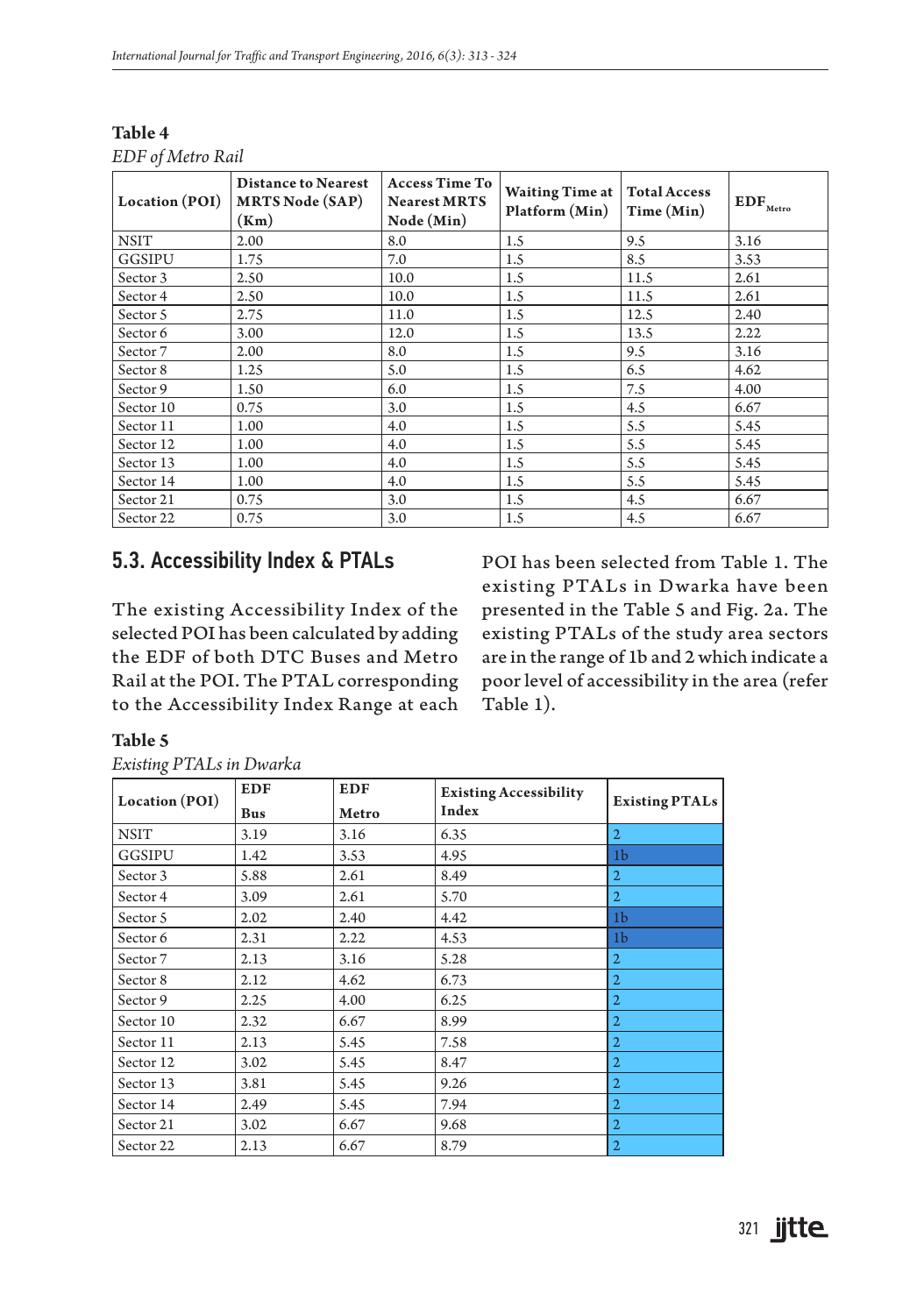# 6. Improvement in Public Transport Accessibility Levels of the Study Area

It is clear from the above analysis that the level of accessibility in Dwarka is very poor and needs significant improvement. PRT usually has close station spacing which increases the number of Service Access Points. Higher the number of PRT Stations, the lesser is the access time to the service. So, PRT can provide the last mile connectivity to the users with high level of accessibility. The Accessibility Indices and PTALs of the study area sectors have been calculated for the scenario when the proposed PRT will be running in Dwarka in the following sections.

# 6.1. PRT Equivalent Doorstep Frequency (EDF)

The PRT route and stations have been designed such that the distance between any POI and to the nearest PRT Station (SAP) would be less than or equal to 200 m. Taking this distance and an average walk speed of 1.2 m/s, the access time to any SAP would be not more than 1.5 minutes. One of the characteristics of a PRT system is that the pod-cars are waiting for the passengers at the station. So as per the operational characteristic of the system, the waiting time would ideally be zero. An average waiting time of fifteen seconds has been taken as a factor of safety in case a pod car is making an empty run to the PRT station (Anderson, 2009). Using these values of waiting time and access time, the EDF of PRT will be 17.14 at every POI. The EDF is same at every POI because the maximum walk time to the SAP and the average waiting time at the SAP are both constant.

# 6.2. Improved Accessibility Index & PTALs

The Accessibility Index of the selected POI for the scenario with PRT has been calculated by adding the EDF of DTC Buses, Metro Rail and PRT at every POI. The PTAL corresponding to the Accessibility Index Range at each POI has been selected from Table 1. The existing and improved PTALs of Dwarka have been shown in the Table 6. The comparison of accessibility levels in the case study sectors have also been depicted spatially in Fig. 2.



### **Fig. 2.**

- *a) Existing PTALs in Dwarka (Before PRT)*
- *b) Improved PTALs in Dwarka (After PRT)*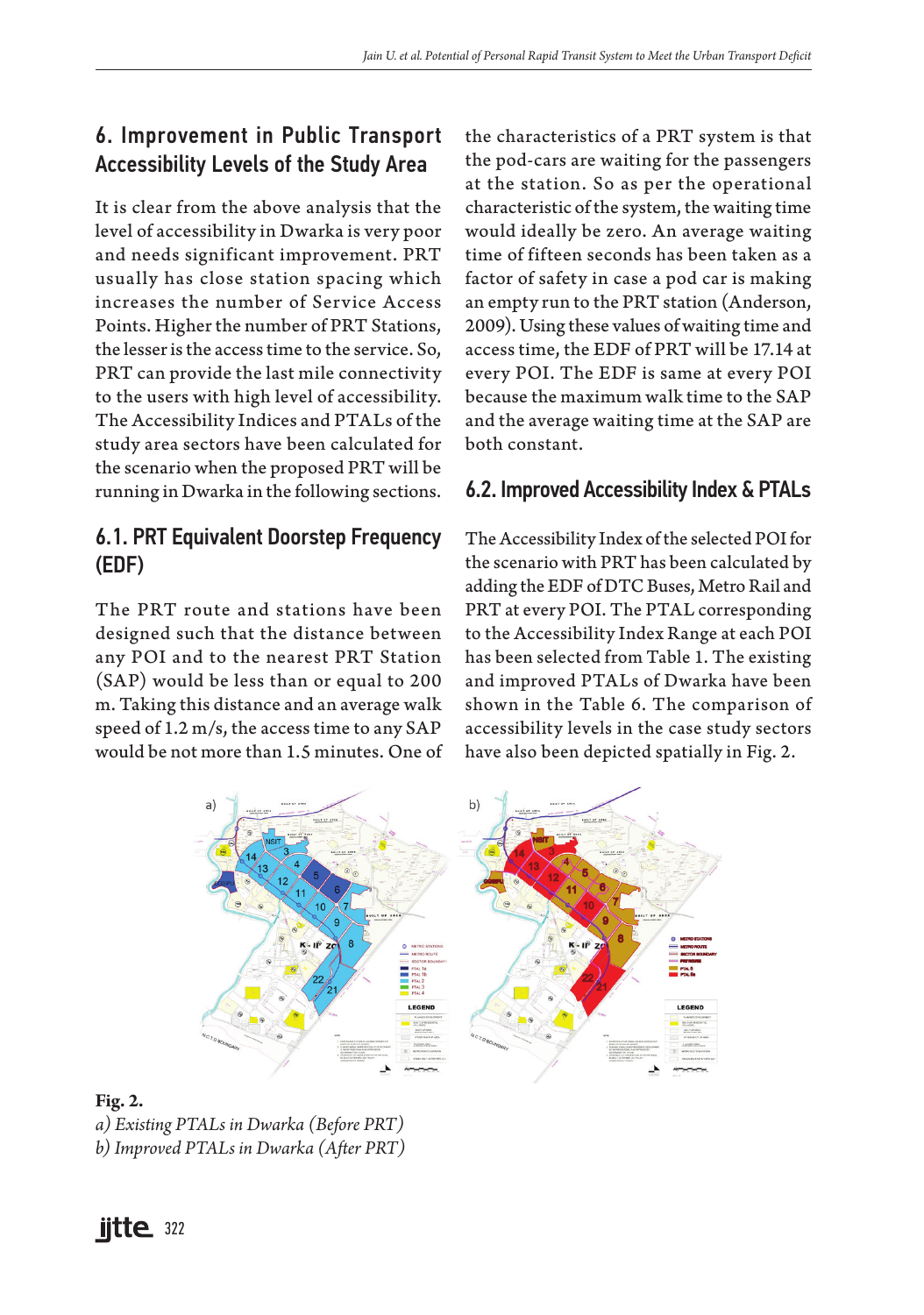| $IIIIPIVUU1$ $IIII3$ $IIIVVIINI$ |            |            |            |                            |                   |           |                            |                  |                  |
|----------------------------------|------------|------------|------------|----------------------------|-------------------|-----------|----------------------------|------------------|------------------|
| Location                         | <b>EDF</b> | <b>EDF</b> | <b>EDF</b> | <b>Accessibility Index</b> | <b>PTALs</b>      |           | <b>Accessibility Index</b> | <b>PTALs</b>     |                  |
| (POI)                            | <b>Bus</b> | Metro      | <b>PRT</b> | <b>Before PRT</b>          | <b>Before PRT</b> |           | <b>After PRT</b>           | <b>After PRT</b> |                  |
| <b>NSIT</b>                      | 3.19       | 3.16       | 17.14      | 6.35                       | $\overline{2}$    | Poor      | 23.49                      | 5                | Very Good        |
| GGSIPU                           | 1.42       | 3.53       | 17.14      | 4.95                       | 1b                | Very Poor | 22.09                      | 5                | Very Good        |
| Sector 3                         | 5.88       | 2.61       | 17.14      | 8.49                       | $\overline{2}$    | Poor      | 25.63                      | 6a               | Excellent        |
| Sector 4                         | 3.09       | 2.61       | 17.14      | 5.70                       | $\overline{2}$    | Poor      | 22.85                      | 5                | Very Good        |
| Sector 5                         | 2.02       | 2.40       | 17.14      | 4.42                       | 1 <sub>b</sub>    | Very Poor | 21.56                      | 5                | Very Good        |
| Sector 6                         | 2.31       | 2.22       | 17.14      | 4.53                       | 1 <sub>b</sub>    | Very Poor | 21.68                      | 5                | Very Good        |
| Sector 7                         | 2.13       | 3.16       | 17.14      | 5.28                       | $\overline{2}$    | Poor      | 22.43                      | 5                | Very Good        |
| Sector 8                         | 2.12       | 4.62       | 17.14      | 6.73                       | $\overline{2}$    | Poor      | 23.88                      | 5                | Very Good        |
| Sector 9                         | 2.25       | 4.00       | 17.14      | 6.25                       | $\overline{2}$    | Poor      | 23.39                      | 5                | Very Good        |
| Sector 10                        | 2.32       | 6.67       | 17.14      | 8.99                       | $\overline{2}$    | Poor      | 26.13                      | 6a               | <b>Excellent</b> |
| Sector 11                        | 2.13       | 5.45       | 17.14      | 7.58                       | $\overline{2}$    | Poor      | 24.72                      | 5                | Very Good        |
| Sector 12                        | 3.02       | 5.45       | 17.14      | 8.47                       | 2                 | Poor      | 25.61                      | 6a               | <b>Excellent</b> |
| Sector 13                        | 3.81       | 5.45       | 17.14      | 9.26                       | $\overline{2}$    | Poor      | 26.40                      | 6a               | Excellent        |
| Sector 14                        | 2.49       | 5.45       | 17.14      | 7.94                       | $\overline{2}$    | Poor      | 25.09                      | 6a               | Excellent        |
| Sector 21                        | 3.02       | 6.67       | 17.14      | 9.68                       | $\overline{2}$    | Poor      | 26.83                      | 6a               | Excellent        |
| Sector 22                        | 2.13       | 6.67       | 17.14      | 8.79                       | $\overline{2}$    | Poor      | 25.94                      | 6 <i>a</i>       | Excellent        |

**Table 6** *Improved PTALs in Dwarka*

## 7. Conclusions

Personal Rapid Transit is one of the emerging transportation modes and has the potential to provide the last mile connectivity to the users. Introducing a PRT system in an area ensures high levels of accessibility in the area. With the increase in the accessibility levels, a higher usage of public transport and reduction in private modes of transportation can be expected. The case study sectors of Dwarka are served by the Delhi Transport Corporation Buses and Delhi Metro Rail at present. Still the PTALs of study area sectors fall in the range of 1b and 2 which indicate a poor level of accessibility. After the introduction of PRT in Dwarka, significant improvement can be observed in the accessibility levels of the sectors. The PTALs of the study area sectors shoot up to 5 and 6a which indicates excellent levels of accessibility. Thus PRT can be used as a feeder system to the existing public transport systems to provide the last mile

connectivity to the users. A multimodal seamless integration of PRT with other public transport modes like MRTS and buses has the potential to meet the urban transport deficit and increase the share of public transport users in the area. The implementation of PRT as a standalone network to serve the transportation needs of an urban area is yet to be explored.

### References

Anderson, J.E. 1978. *What is Personal Rapid Transit*. University of Washington, USA.

Anderson, J.E. 1996. Some Lessons from the History of Personal Rapid Transit*.* In *Proceedings of the Conference on PRT and Other Emerging Transit Systems*. Minneapolis, USA.

Anderson, J.E. 2009. *An Intelligent Transportation Network System: Rationale, Attributes, Status, Economics, Benefits, and Courses of Study for Engineers and Planners*. PRT International, LLC.